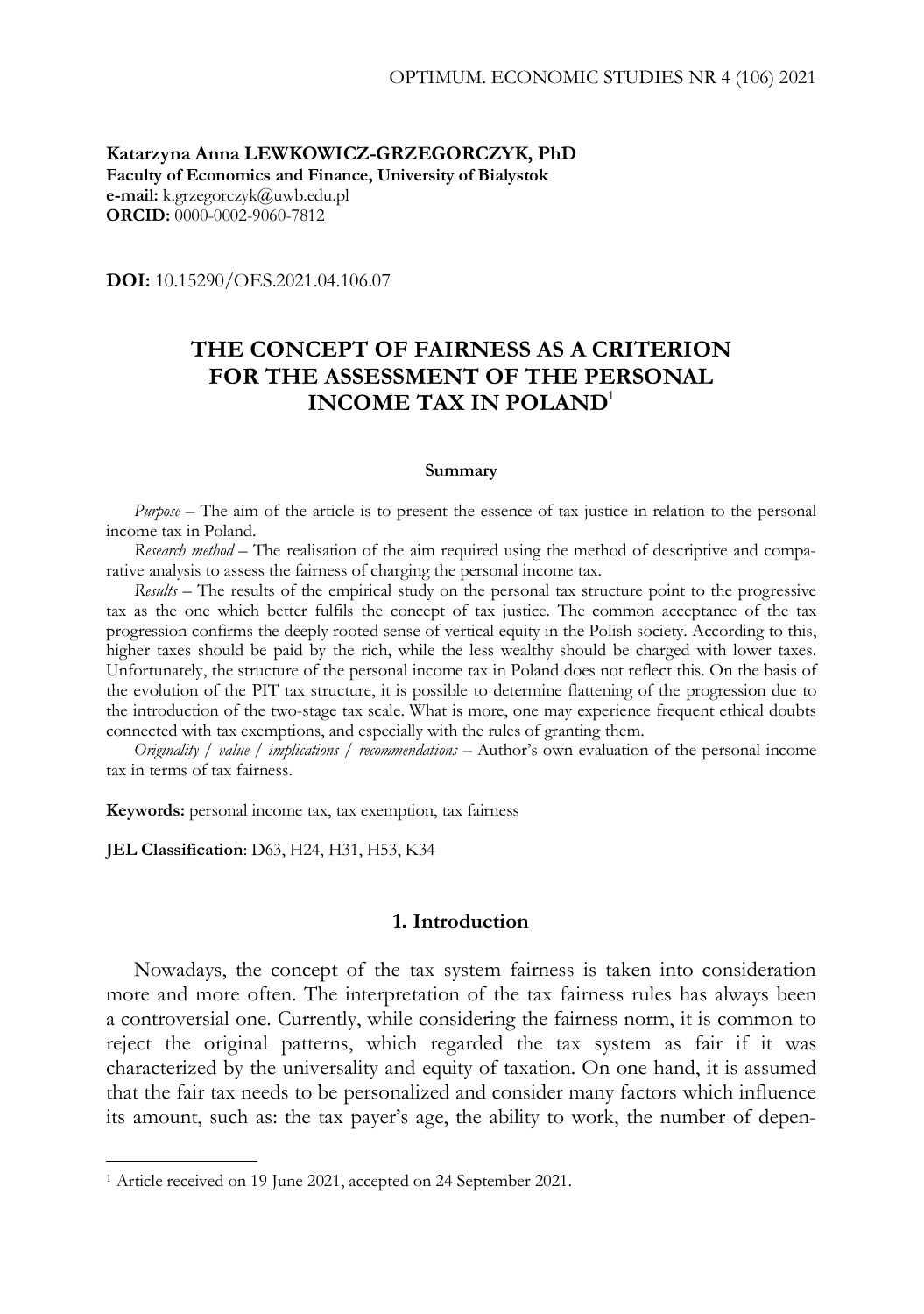dent children, the character of performed work. Personalization mainly concerns the income tax from natural persons. The concept of personalization in the personal income tax system means adjusting the amount of tax burden to the tax payer's individual abilities through introducing the progressive tax scale, a tax-free amount and tax breaks and exemptions [Zieliński, 2019, p. 91].

 In the subject literature, it is emphasized that the idea of tax fairness should be the determinant of the personalization level of the personal income tax. However, it is widely known that not all the elements of the personal income tax structure are in line with it. The article presents considerations on the realization of the fairness idea through the personalization tools in the personal income tax in Poland.

Taxes are of great importance for the individual and for the proper functioning of the society. Therefore, they must 'stem' from justice [Kiwak, 2006, p. 86]. In the theory of taxation, fairness – which is the main subject of considerations – is directly reflected in the adopted taxation technique and the structure of the tax system. Efficient functioning of the tax system thanks to the proper structure of particular taxes is the basis of the proper realization of the state's tasks. Taking this into consideration, the paper verifies the research hypothesis which claims that thanks to the proper structure, the personal income tax can realize the tax fairness idea.

Income taxes are the price the citizens pay for the existence of the state and for the public goods that it provides. Due to the fact that in the case of the personal income tax there is a change in the tax payer's income, the income tax plays not only a fiscal, but also a redistributive function2. Taxes are not only the method of paying for government services and public goods. Taxes are also the most important tool for implementing their concept of social justice by the political system [Murphy, Nagel, 2002, p. 3].

The aim of the article is the attempt to present the realization of the fairness idea on the basis of the selected elements of the personal income tax structure in Poland. The paper was prepared on the basis of literature studies and of the analysis of statistical data concerning tax return from natural persons published annually by the Ministry of Finance.

j

<sup>2</sup> Taxes change the amount of resources available to each tax payer, and the relation between the income before and after taxation, between different groups of tax payers. In consequence, a question arises in what way it is possible to measure disparities generated by taxation. Gini's coefficient is used to measure disparities, showing the possible existence of three income taxation effects. Firstly, a horizontal one – the same income, different tax. Secondly, a vertical one – different income, different tax, and thirdly, reranking – after taxation, the tax payer changes their income group. According to Aronson and Lambert [1994], the greatest importance should be assigned to the vertical effect, which results from using progressive income taxation, which retains the income order from before the taxation. Additional information: [Aronson, Lambert, 1994; Aksman, 2010; Kośny, Mazurek, 2011].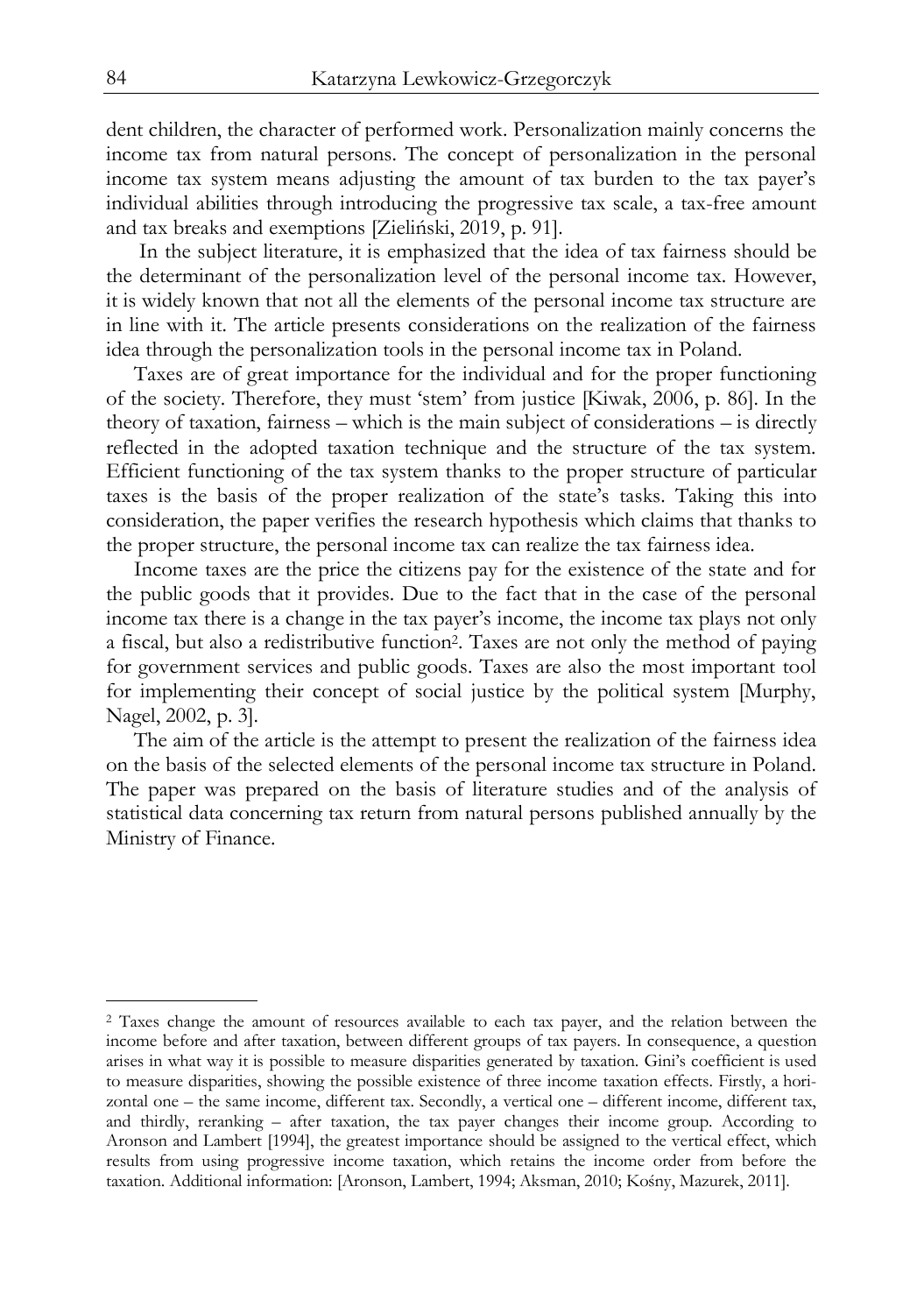### **2. The concept and scope of tax fairness**

The concept of tax fairness has been perceived differently in different times and 'relativized to each era' [Gomułowicz, 2001, p. 9]. According to 'the choice of taxation rules is finally a derivative of both the philosophical concept of the state and society, and the pragmatic considerations connected with the applicable income taxation techniques'. Moreover, as T. Sommer [2006, p. 104] claimed, the rule of 'ability to pay' is 'currently the most important rule behind the really functional taxes in the Western world. It is the real basis for obtaining the majority of income by the countries'.

The choice of economic quantities reflecting the tax ability of an individual is one of the oldest issues in the taxation theory. Selecting a proper subject of taxation should be preceded by, on one hand, defining the group of goals of the tax system3. However, on the other hand, selecting a proper subject of taxation should be able to consider individual payment abilities of particular tax payers. In consequence, tax burdens should be distributed in a fair way. In the theory of public finance, two concepts of the proper tax burden distribution have been formulated: the principle of payment (tax) ability and the principle of benefit (or equivalence). Those two main concepts may justify tax collection and be the bases of the tax burden distribution [Dziemianowicz, 2007, p. 37]. It may be assumed that the principle of equivalence requires that each citizen should be burdened with taxes proportionally to the benefits they acquire from the state's activity, while the principle of payment ability justifies charging taxes in accordance with the individual ability to pay taxes.

It should be emphasizes that tax fairness is determined by the morally acceptable taxation limit. Its realisation is expressed through tax universality and equity, while taking into consideration a tax payer's material situation [Kosikowski, Ruśkowski, 2006, p. 497]. Tax universality and equity should make the citizens aware that the burden of maintaining the state is carried by everyone. On the other hand, a fair distribution of tax burden takes into consideration a tax payer's ability to carry that burden.

The concept of universality may be undermined when some groups of tax payers are treated in a different way than others. The problem arises in the case of tax breaks and exemptions. The system of breaks and exemptions, which is integrated into tax progression – especially in the case of the personal income tax – alters significantly the distribution of taxes paid in real life, in comparison with the taxes resulting from the distribution of the income amount. It contradicts the principle of equity which recommends to treat all the tax payers in the same situation in the same way [Gomułowicz, 2001, p. 34].

Searching for further answers to the questions regarding tax fairness, one can adopt two evaluation approaches: the objective and the subjective one [Famulska, 1996, pp. 3-4]. The objective approach to fairness has a particular practical value, as

-

<sup>3</sup> However, 'the choice of particular goals automatically limits the collection of applicable fiscal structures' [Wyszkowski, 2010, p. 229].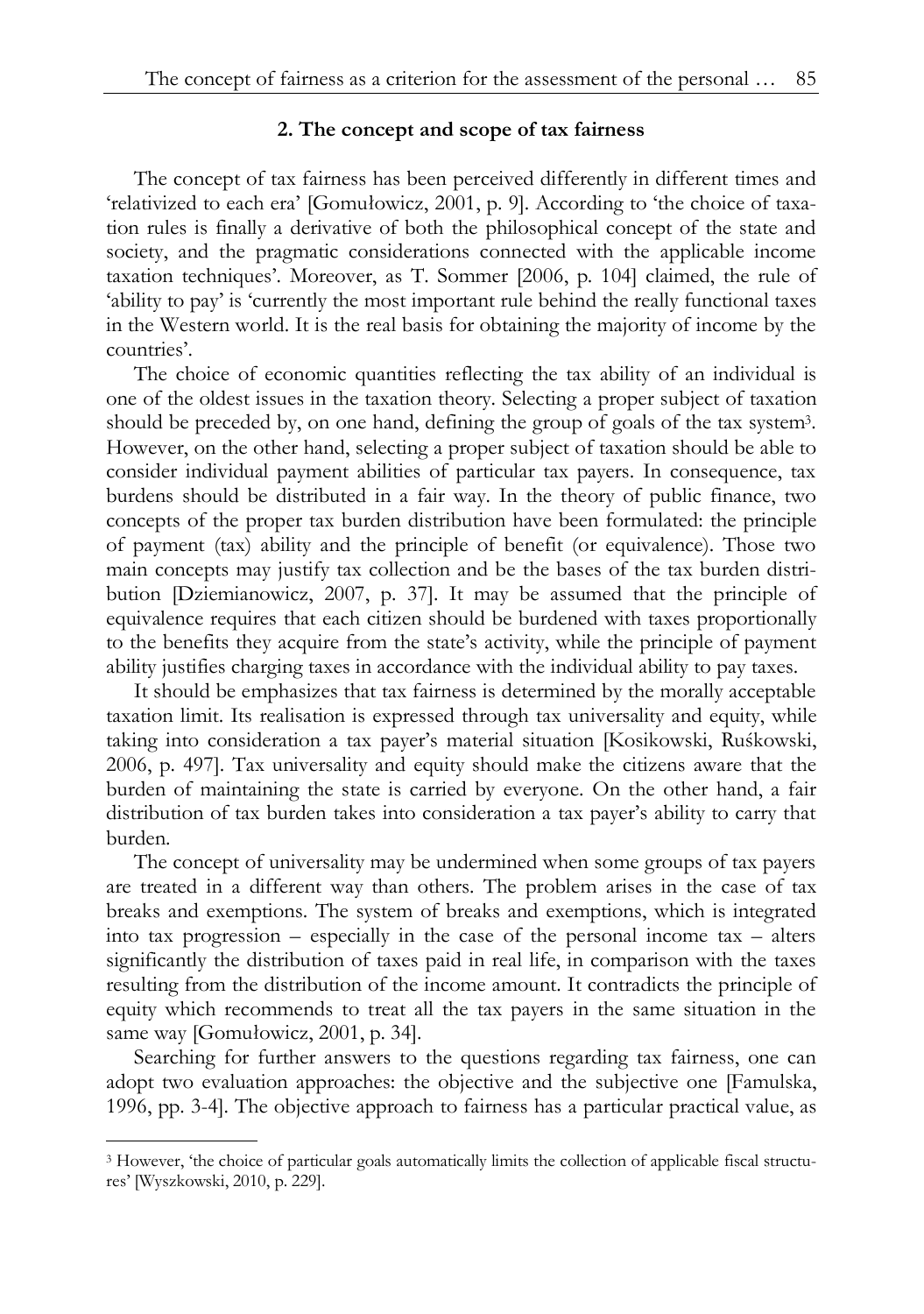this approach is usually adopted by the public authorities, while charging taxes. On the other hand, the subjective fairness is connected with the tax payers' perception of fair taxes4. Tax policy should take direction which would allow to achieve the convergence between the objective and the subjective fairness. In economics, the first of them is the dominant one. Economists who define the objective fairness of the tax system refer to two criteria at the same time: horizontal and vertical fairness.

Horizontal fairness assumes that the subjects in a similar or identical situation are charged with the same taxes. Applying this principle is only seemingly simple. It is not reflected in material taxes but in more complex personal taxes, which take into account the tax payer's individual situation, e.g. health condition, the number of dependent persons. According to M. Kośny [2007, p. 68], applying this rule while constructing the tax system may lead to horizontal injustice. According to the author, taking into consideration various features while determining similarity, may lead to considerably varied results (it relates, among others, to the rationale of taking into account the family situation of the tax payer).

Vertical fairness in taxation assumes that wealthier subjects carry a heavier burden than the subjects in worse financial situation [Famulska, 1996, pp. 3-4]. This means that tax payers in better financial situation should pay higher taxes. The analysis of this principle requires to define what is meant by the tax payer's better situation (it might mean higher income) or 'higher taxes'. It also requires the answer to this question: 'should the tax system affect income distribution within the population, and if so, how and to what degree?' [Kośny, 2007, p. 69]. The vertical fairness principle, i.e. diversification of taxation due to the tax payer's income situation, is implemented in Poland mainly through the progressive income tax from natural persons.

# **3. Realisation of the fairness concept in structuring the personal income tax in Poland**

In the current tax system, progressive tax values are undoubtedly one of the most important elements of structuring the personal income tax, which allow to apply the vertical fairness concept in taxation. At the same time, according to the analysis of the statistical data presented in table 1, in 2009, a great majority, namely 98.41% of tax payers in Poland, were classified in the first income range.

j

<sup>4</sup> Psychologists dealing with taxes are mostly interested in the subjective fairness of the tax system – what people perceive as right and fair. Surveys conducted in Poland show that the tax system is perceived as unfair by 70% of Poles. Their sense of injustice may be also influenced by the complicated taxation laws. There are also people who perceive the Polish tax system as rather fair or completely fair. They constitute about 20%. What is most interesting is, however, the fact that about 10% of the people surveyed have no opinion on the issue. According to the research, when asked about tax fairness, tax payers usually equate fairness with lowering tax burden or its full elimination, especially in the case of the taxes which concern them directly. On the other hand, they are for higher taxation of other social groups. More information: [Lewkowicz-Grzegorczyk, 2011, pp. 166-168].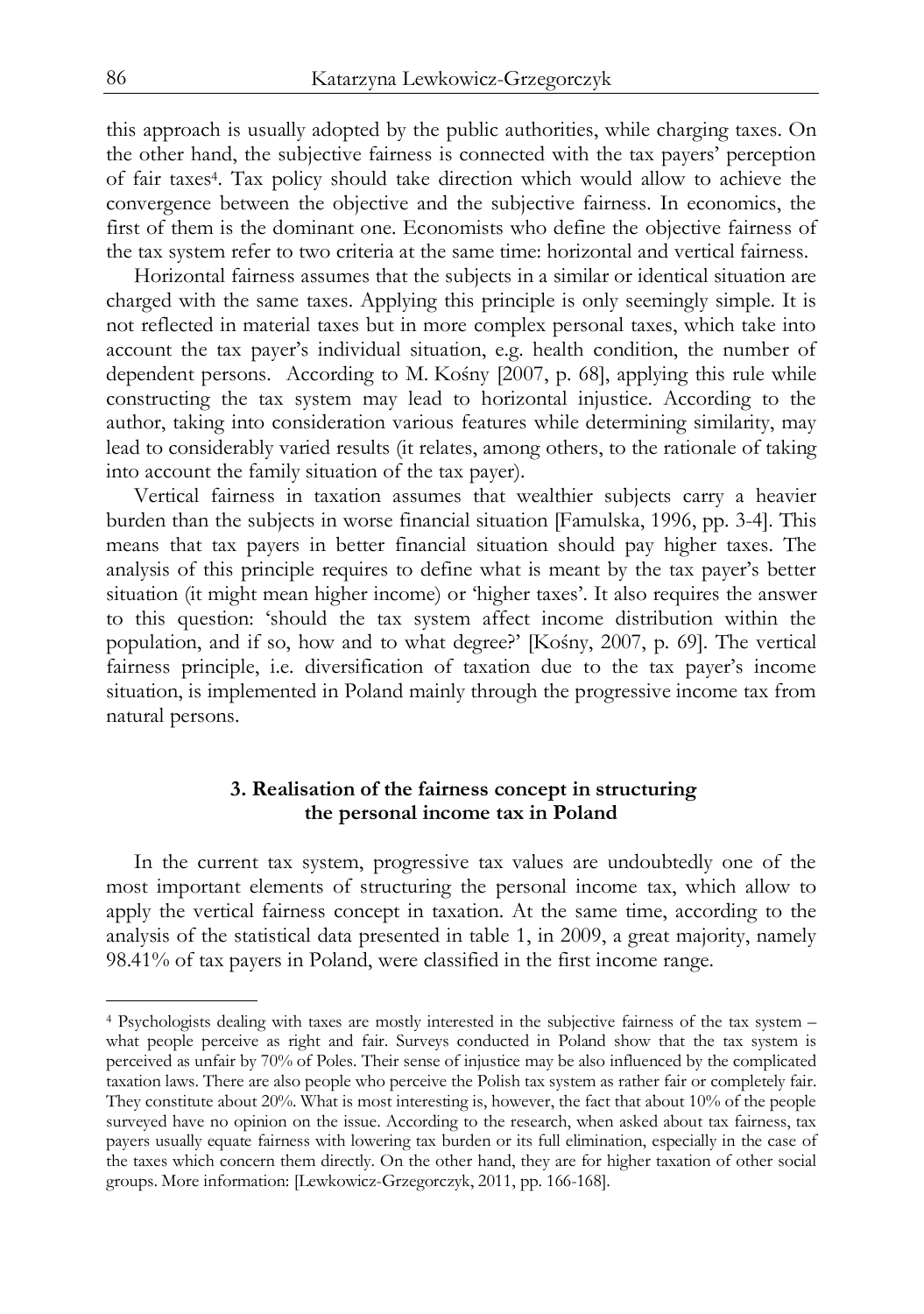# **TABLE 1**

| Year | Tax range           | Number<br>of taxpayers<br>(in thousand) | Structure<br>of taxpayers<br>$(in \frac{0}{0})$ | Tax due<br>$(in \%)$ |  |
|------|---------------------|-----------------------------------------|-------------------------------------------------|----------------------|--|
|      | T                   | 24 020                                  | 98.41                                           | 76.97                |  |
| 2009 | $\rm II$            | 387                                     | 1.59                                            | $\overline{23.03}$   |  |
|      | Total               | 24 407                                  | 100                                             | 100                  |  |
| 2010 | T                   | 24 0 94                                 | 98.11                                           | 77.32                |  |
|      | $\overline{\rm II}$ | 464                                     | 1.89                                            | 22.68                |  |
|      | Total               | 24 558                                  | 100                                             | 100                  |  |
| 2011 | T                   | 23 804                                  | 97.86                                           | $\overline{76.28}$   |  |
|      | $\overline{\rm II}$ | $\overline{521}$                        | 2.14                                            | 23.72                |  |
|      | Total               | 24 3 25                                 | 100                                             | 100                  |  |
|      | T                   | 23 433                                  | 97.69                                           | 73.44                |  |
| 2012 | $\overline{1}$      | $\overline{554}$                        | 2.31                                            | 26.56                |  |
|      | Total               | 23 987                                  | 100                                             | 100                  |  |
|      | T                   | 23 7 53                                 | 97.53                                           | 75.28                |  |
| 2013 | $\overline{\rm II}$ | $\overline{602}$                        | 2.47                                            | 24.72                |  |
|      | Total               | 24 35 5                                 | 100                                             | 100                  |  |
|      | Ī                   | 23 7 35                                 | 97.3                                            | 74.45                |  |
| 2014 | $\overline{\rm II}$ | 658                                     | 2.7                                             | 25.55                |  |
|      | Total               | 24 3 93                                 | 100                                             | 100                  |  |
|      | T                   | 23 880                                  | 97.11                                           | 74.12                |  |
| 2015 | $\overline{\rm II}$ | 710                                     | 2.89                                            | 25.88                |  |
|      | Total               | 24 590                                  | 100.00                                          | 100                  |  |
| 2016 | T                   | 23 999                                  | 96.96                                           | 73.89                |  |
|      | $\overline{\rm II}$ | 753                                     | 3.04                                            | 26.11                |  |
|      | Total               | 24 752                                  | 100.00                                          | 100                  |  |
| 2017 | T                   | 24 090                                  | 96.54                                           | $\overline{7}2.29$   |  |
|      | $\mathbf{H}$        | 864                                     | 3.46                                            | 27.71                |  |
|      | Total               | 24 954                                  | 100.00                                          | 100                  |  |
| 2018 | I                   | 24 607                                  | 95.94                                           | 70.3                 |  |
|      | $\rm II$            | 1041                                    | 4.06                                            | 29.7                 |  |
|      | Total               | 25 648                                  | 100.00                                          | 100                  |  |
|      | T                   | 24 280                                  | 95.16                                           | 67.88                |  |
| 2019 | $\mathbf{H}$        | 1234                                    | 4.84                                            | 32.12                |  |
|      | Total               | 25 5 14                                 | 100.00                                          | 100                  |  |

# **Taxpayers of personal income tax and due tax according to the tax scale ranges in 2009-2019**

Source: own elaboration on the basis: [*Information from the Ministry of Finance…*].

Therefore, tax progression concerned only 1.59%. Almost 77% of PIT tax income came from tax payers classified in the first tax range, and only 23% from those in the second income range. Moreover, the data presented in table 1 confirms that the share of tax payers in the first tax range in 2019 decreased by 3 p.p. in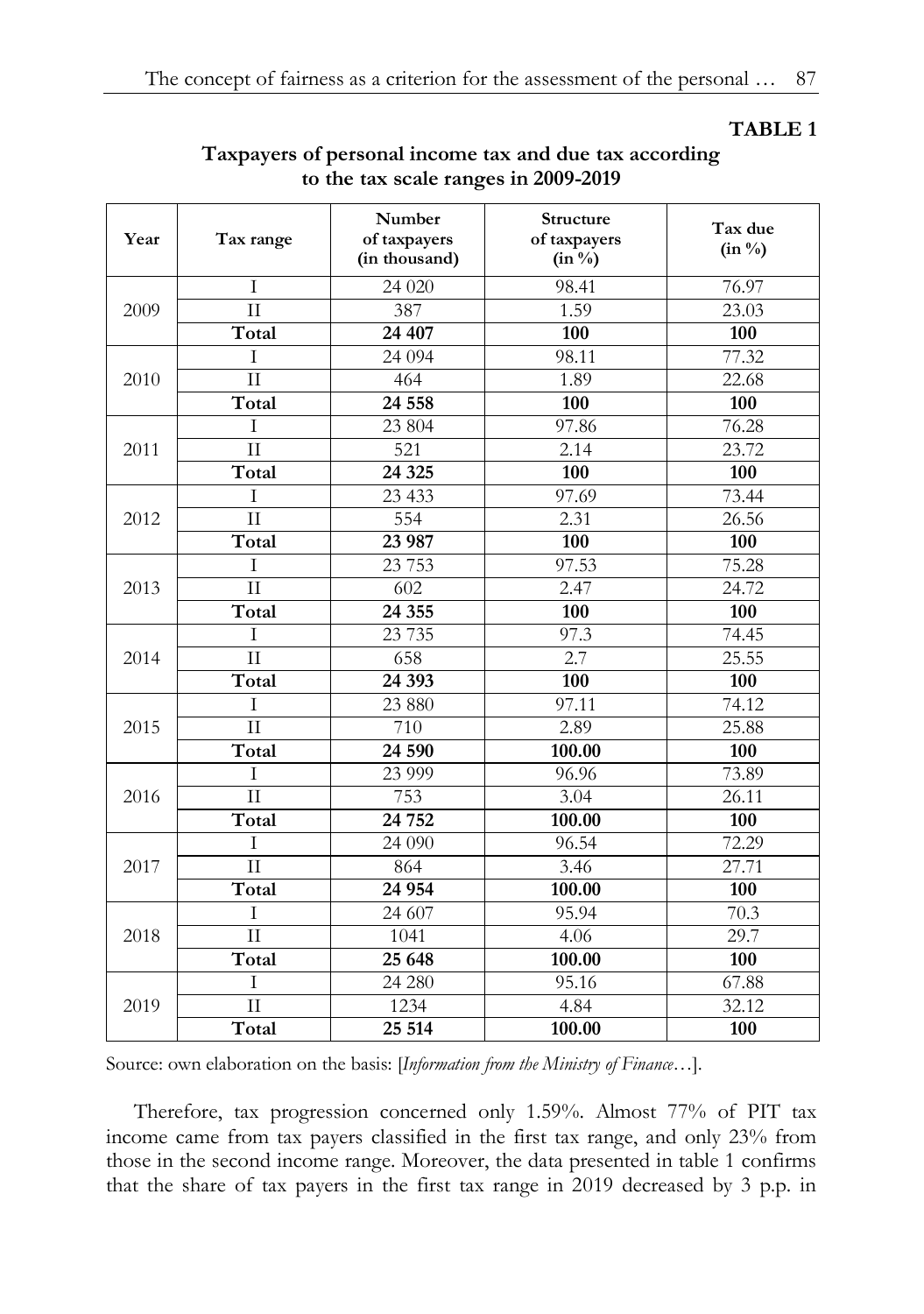comparison with 2009. The share of tax payers in the second range in the studied period increased by 3 p.p. Those changes should be seen as positive, because, according to the data from 2019, 67% of PIT tax income came from tax payers classified in the first tax range, while 32% from those in the second income range.

As a rule, the progressive tax scale should burden most the highest income. However, the practice does not follow the theory and the two-tier tax progression, which has been in place since 2009, has led to their excessive capacity. As a result, the first tax range was characterized by proportional taxation which included the income of almost 98% tax payers. A two-tier tax scale resulted in the fact that former tax payers from the second range moved to the first one with an 18% tax rate, while the tax payers from the third range (with a 40% tax rate in 2008) were charged with a 32% tax rate. Generally, in Poland there is a tendency to gradually decrease tax progression. Since January 1st, 2009, there have been two tax rates (18% and 32%). As a result, the tax progression for the tax payers in the second as well as in the third tax rate range diminished. In 2019, 18% tax rate was replaced by 17% tax rate, this time, to the benefit of tax payers from the first tax range. Additionally, since 2019, a solidarity levy has applied instead of the third tax range, in the case of income above PLN 1 mln. This is a levy which the wealthiest tax payers have been charged with, in accordance with the vertical fairness principle.

From the point of view of the need to efficiently achieve fiscal and non-fiscal goals of the tax policy, taxation should be even and the burden on the tax payers – moderate. Too high progressive rates hinder tax payers' motivation for more efficient work and increasing their income and assets, leading to lower savings and, in consequence, fewer possibilities of investment. Such actions may lead to wealthier tax payers' escape to countries with lower tax rates. As a result, the goal to distribute taxes according to the tax payers' financial capacity will not be achieved, and fiscal burdens will be carried mainly by the less wealthy or poor tax payers. In Poland tax burdens are still not distributed on tax payers equally enough to positively influence their behaviours and to enable efficient stimulation of economic activity, and, consequently, reaching higher income.

In the present conditions of a two-tier scale of income tax from natural persons, when the first range includes the vast majority of tax payers, it cannot be stated that this personalization tool properly fulfils its assigned function, while complying with the principle of financial capacity. If we add the fact that a part of income – including the income from monetary assets and the income from the non-agricultural economic activity of natural persons may be charged with linear tax, so they are excluded from progression, then this kind of exceptions from the general taxation rules definitely does not guarantee a socially just distribution of tax burdens. Presented examples prove the unfair treatment of different income sources by the legislator. Tax payers who achieve their income from employment agreements have much fewer privileges than those who achieve their income from economic activity

Some important issues in terms of tax fairness are also the tax-free income amount and the tax-reducing amount. The tax-free income amount (so-called, taxfree minimum) amounted to PLN 3091 in the years 2009-2016, but in 2017 it was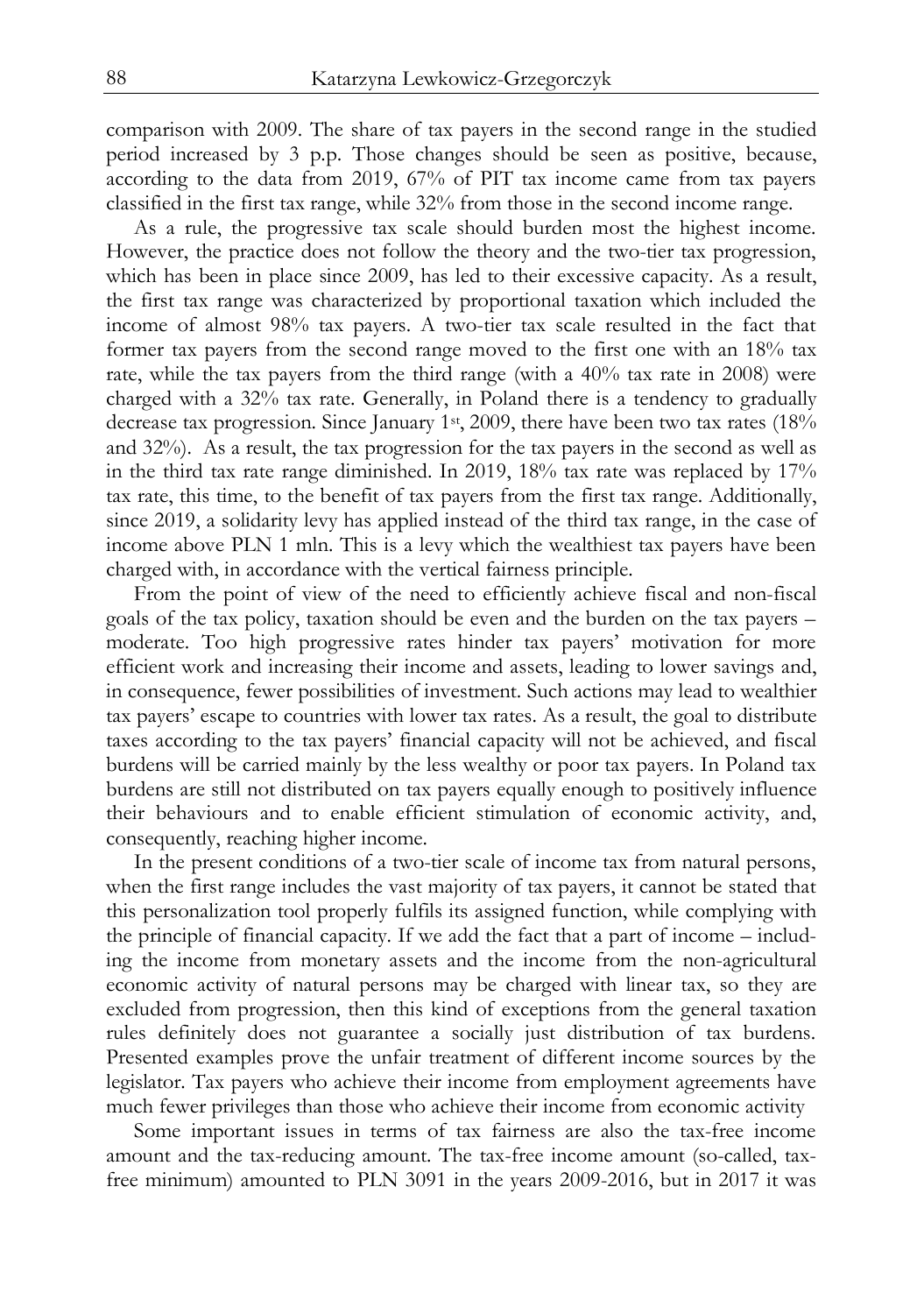raised to PLN 6600 and in 2018 to PLN 8000. It is also worth noticing that since 2017, the tax-reducing amount has become degressive. It means that a higher taxreducing amount applies to a tax payer with the income of PLN 8000-13000, and a lower to one with the income over PL 85 528. In the case of income over PLN 127 000 the tax-free amount does not apply.

Due to the fact that during the whole analysed period, the tax-free amount did not correspond to the, so-called, minimum standard of living of a tax-payer, according to the announcements of New Deal, since 2022 the tax-free amount is to amount to 30 000. The increase of the tax-free amount will certainly improve the situation of people with minimum wages. Due to this fact, the proposed change should be seen as a positive one. This will result in lower taxes for those with the lowest earnings, will simplify the system (no complicated calculations connected with the tax-free amount – the tax-free amount's degressive tendency was unfair) and will introduce the tool for the tax-free amount valorisation in the future. At the same time, it has been announced that the tax range will be raised to PLN 120 000, which will again favour wealthier tax-payers, who were previously charged with a 32% tax rate. This solution seems to negate the principle of vertical fairness.

The goal of the tax reform designed in New Deal is to lower tax burdens from lower incomes, the increase in the progression of the tax and premium wedge, and eliminating the injustice in health care insurance. In general, the proposed solutions are to ensure the more just tax burden distribution. However, not all the changes – e.g. raising the tax range to PLN 120 000 – seem to fulfil those goals. Similarly, the proposed changes in, among others, settling the health insurance premiums, which are proposed in New Deal, are perceived by entrepreneurs as unfair and may discourage them from entrepreneurship. From 2022, the basis for the calculation of the health insurance premiums will be the entrepreneurs' actual income, instead of a flat-rate fee. Moreover, a part of the paid health insurance premium will no longer be tax-deductible for natural persons. As a result, this will mean a tax increase by 9 p.p., and will undermine the concept of linear taxation.

It needs to be emphasized that the actual progression of the personal income tax depends not only on the number and amount of rates or the tax scale ranges, but also on other elements of the tax structure, especially on tax exemptions. In the considerations regarding the taxation fairness, there arises a question whether tax exemptions, which are an exception to the taxation universality principle, do not contradict the taxation fairness principle. It is believed that tax exemptions play an important role in diminishing the tax burden and the tax progression. At the same time, the assessment of tax breaks and exemptions is extremely varied, i.e. they have both proponents as well as opponents. Some claim they perform two important functions. Firstly, they enable to consider the individual situation of a tax payer. Secondly, they can encourage the wealthiest to increase investments and savings. According to others, tax breaks and exemptions are discriminatory towards those who do not benefit from them. This interferes with the taxation universality principle. Tax exemption for a particular group of people means a greater tax burden for others. Developing the system of tax breaks interferes with taxation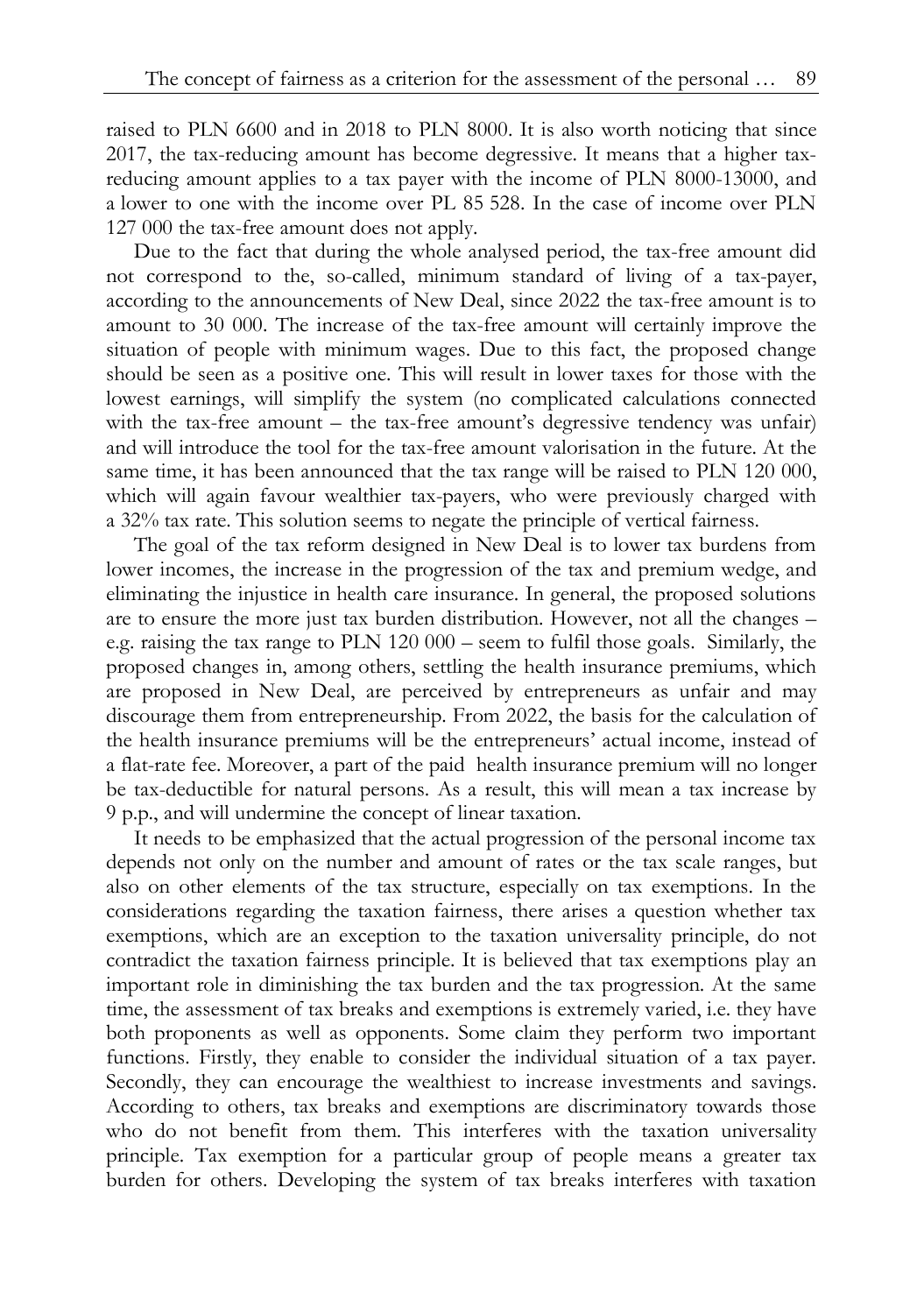equity, and this might be the basis to state that tax legislation is unfair. Such a situation may arise when only the people with high income can benefit from tax exemptions. Moreover, tax privileges decrease revenues of the government budget.

It is worth remembering that all the elements in the personal income tax structure should reflect taxation fairness principles. Tax privileges in the form of tax breaks and exemptions should, at the same time, constitute the implementation of the constitutional law of the personal scope, realising the principles of taxation fairness, universality and equity. Taking this into consideration, the system of tax breaks and exemptions relating to the income tax from natural persons must respect and support the rules stemming from the Polish Constitution, including the principles resulting from its article 2, article 32 act 1, article 84 and article 217 [Marusik, 2018, pp. 67-91]. Unfortunately, tax breaks and exemptions of the income tax from natural persons, or subject and object exemptions often contradict those principles.

The personal income tax is a personal burden. A tax payer is every natural person who has an income. It can be said that it fulfils the basic rationale of horizontal equity, i.e. an equal treatment of equal incomes, despite the fact that the Polish structure of the income tax from natural persons contains numerous exceptions from this rule. The legislator excludes certain income categories from taxation (e.g. from agricultural business activity). As a result, payment ability of Polish tax payers is reflected in a limited way5.

# **4. The assessment of tax deductions and exemptions in the income tax from natural persons in Poland, in view of the tax fairness concept**

A fair tax is a universal tax both from the personal and material point of view. A fair approach takes into consideration a balanced distribution of tax burdens depending on the financial capacity. At the same time, it should be assumed that tax fairness does not exclude tax privileges. It allows to introduce tax breaks and deductions if it is justified by a specific financial situation of the pertaining tax payers groups and if it does not discriminate other groups [Szołno-Koguc, 2016, p. 171]. That means that the concept of taxation fairness may be realised only through well-constructed breaks and exemptions, which are addressed only to chosen groups of tax payers characterized by low incomes, including large families, the disabled or those conducting business activity.

Tax exemptions regarding the income tax from natural persons may have a form of income deductions or tax deductions. Currently, the first group includes: donations, rehabilitation expenses, the return of unlawfully collected benefits, the

1

<sup>5</sup> According to the regulations, the act does not apply to, among other: incomes from agricultural activity (apart from incomes from special sections of agricultural production), incomes from silviculture, incomes included in the regulations regarding inheritance and donations, incomes resulting from activities which cannot be the subject of a lawful contract, family allowances, a shipowner incomes charged with taxes according the regulations in the Tonnage Tax Act [Act, 1991, art. 2].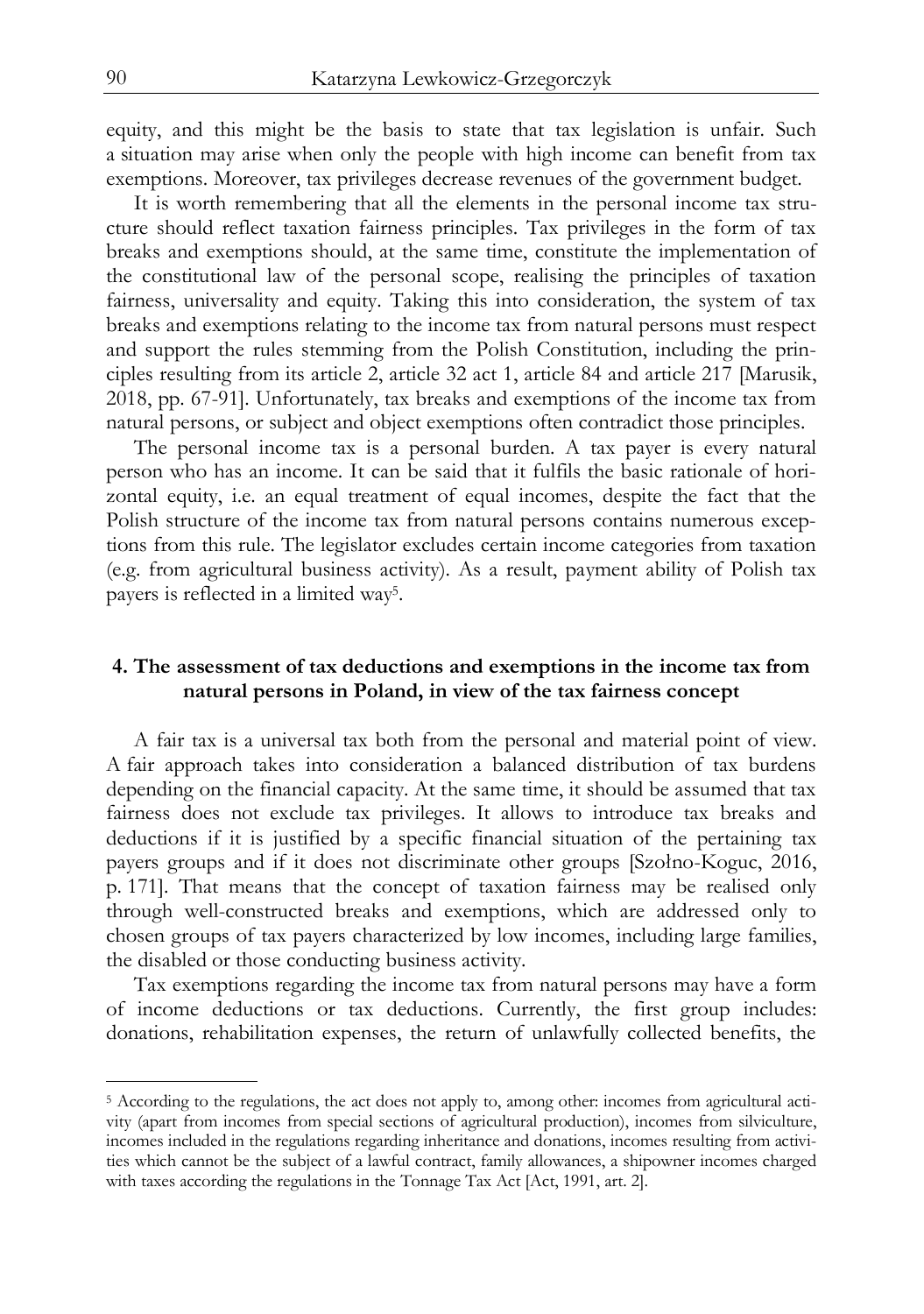Internet use expenses, thermo-modernisation expenses, deposits to personal pensions funds (IKZE) and other income deductions, including those on the basis of grandfather clause.

It is emphasized that those income tax deductions and exemptions for natural persons – of the redistributive or stimulating character – which have existed in Poland since 1991, have allowed some groups of tax payers to lower (or fully eliminate) their tax burden, directly influencing their income level. However, in the case of wealthier tax payers, exemptions and deductions mitigated tax progression, leading to the reversal of redistribution direction generally perceived as just. From this point of view, redistribution through exemptions and deductions in the income tax from natural persons may be perceived as contradictory to the tax fairness principle. Therefore, nowadays one can observe a tendency to limit the entitlement to tax exemptions. The exemption range that has been particularly limited pertains to breaks which used to be aimed at a wide group of tax payers, such as the Internet use exemption, where it is now possible to deduct expenses only in two consecutive years and only on condition that the tax payer did not benefit from this deduction in the preceding period [Act, 1991, art. 26, act 1, point 6a]. The interest deduction or investment deductions for entrepreneurs as well as many others were fully eliminated. On the other hand, the legislator introduced new exemptions, e.g. since 2012, there has been an exemption for those saving for the future pension [Act, 1991, art. 26, act 1, point 2b], which enables to deduct payments into a personal retirement fund; the legislator also changed the regulations regarding deductions and the deduction amounts pertaining child exemptions [Act, 1991, art. 27f], for the third and all the following children [Durczyńska, 2016, pp. 449-450].

The introductory assessment of deductions and exemptions in the income tax from natural persons in Poland – in terms of income taxation fairness – has been conducted through the analysis of the number of tax payers benefiting from them, depending on the amount of their income. Table 2 contains information regarding the percentage of people benefiting from tax deductions and exemptions in each tax period (for the years  $2009-2018$ )<sup>6</sup>, and the deductions amounts. Due to the fact that in the analysed period most tax payers belonged to the first tax range, their percentage in benefiting from tax deductions and exemptions – and, as a result, deducted amounts – is prevailing.

j

<sup>6</sup> More information regarding the analysis of data regarding the share of tax and income deductions according to income ranges and the tax and income deductions structure according to entitlement in the period 2000-2015 [Lewkowicz-Grzegorczyk, 2019, pp. 137-152, 160-172].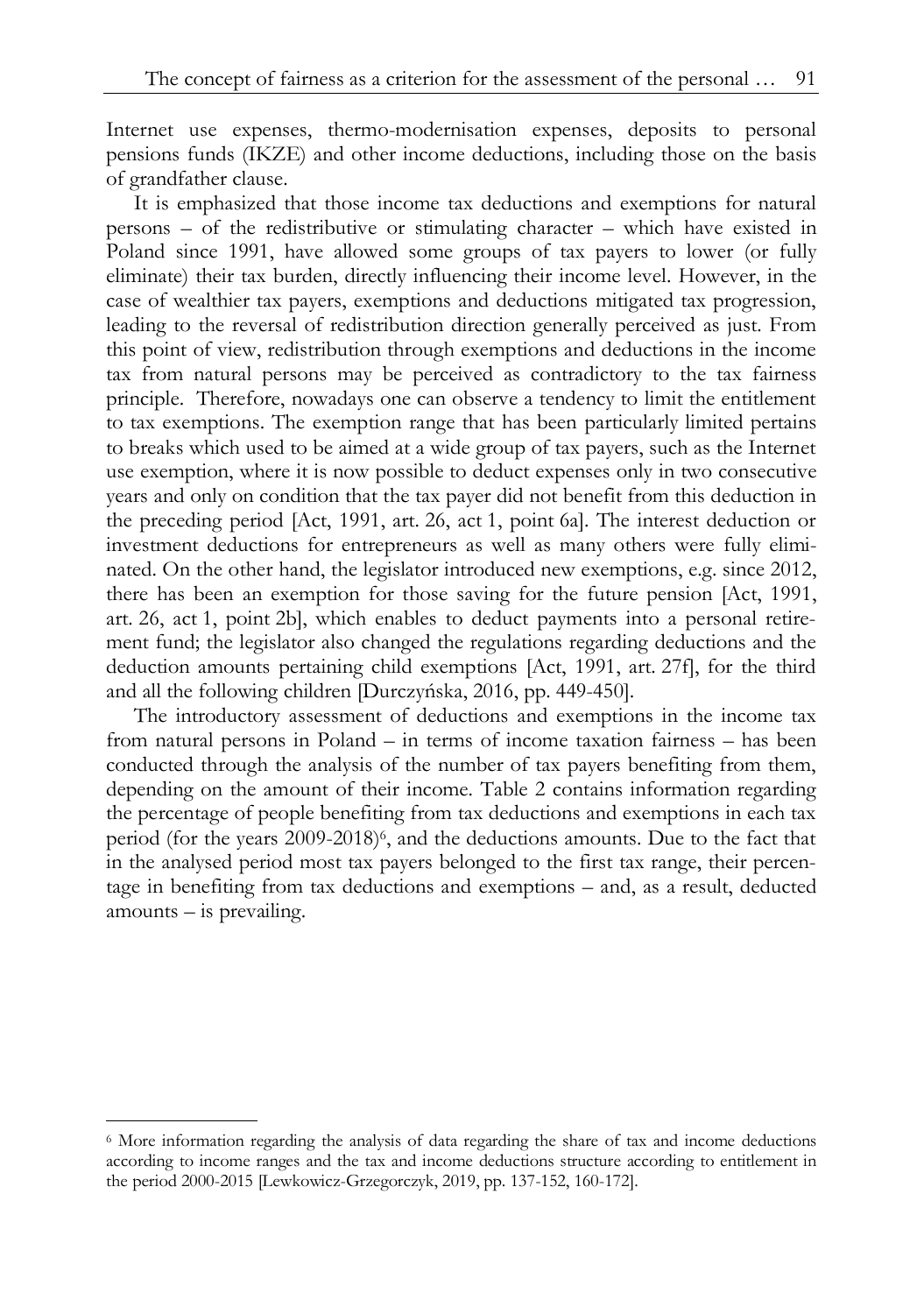# **TABLE 2**

| Taxpayers of income tax from persons benefiting from tax deductions and |  |  |  |  |  |  |  |  |
|-------------------------------------------------------------------------|--|--|--|--|--|--|--|--|
| exemptions in the years 2009-2019                                       |  |  |  |  |  |  |  |  |

| Year | Tax range           | Number<br>of tax payers<br>taking<br>advantage<br>of tax dedu-<br>ctions (in<br>thousands) | Tax payers<br>taking<br>advantage<br>of tax<br>deductions<br>$(in\%)$ | Tax<br>deduction<br>amount<br>(amount in<br><b>PLN</b><br>million) | Number of<br>tax payers<br>using<br>deductions<br>from inco-<br>me (in<br>thousands) | Amount<br>to be<br>deducted<br>from<br>income<br>(amount<br>in PLN<br>million |
|------|---------------------|--------------------------------------------------------------------------------------------|-----------------------------------------------------------------------|--------------------------------------------------------------------|--------------------------------------------------------------------------------------|-------------------------------------------------------------------------------|
| 2009 | T                   | 4426                                                                                       | 97,07                                                                 | 5612                                                               | 5342                                                                                 | 5053                                                                          |
|      | $\mathbf{H}$        | 133                                                                                        | 2,93                                                                  | 243                                                                | 237                                                                                  | 360                                                                           |
|      | Total               | 4560                                                                                       | 100,00                                                                | 5855                                                               | 5579                                                                                 | 5413                                                                          |
| 2010 | T                   | 4312                                                                                       | 96,56                                                                 | 5569                                                               | 5538                                                                                 | 5134                                                                          |
|      | $\overline{\rm II}$ | 154                                                                                        | 3,44                                                                  | 279                                                                | 316                                                                                  | 323                                                                           |
|      | Total               | 4465                                                                                       | 100,00                                                                | 5848                                                               | 5854                                                                                 | 5458                                                                          |
| 2011 | T                   | 4315                                                                                       | 96,05                                                                 | 5551                                                               | 5455                                                                                 | 5131                                                                          |
|      | $\mathbf{H}$        | 178                                                                                        | 3,95                                                                  | 313                                                                | 247                                                                                  | 452                                                                           |
|      | Total               | 4493                                                                                       | 100,00                                                                | 5864                                                               | 5702                                                                                 | 5838                                                                          |
| 2012 | I                   | 4247                                                                                       | 95,53                                                                 | 5498                                                               | 5356                                                                                 | 4924                                                                          |
|      | $\mathbf{H}$        | 199                                                                                        | 4,47                                                                  | 337                                                                | 275                                                                                  | 466                                                                           |
|      | Total               | 4446                                                                                       | 100,00                                                                | 5835                                                               | 5631                                                                                 | 5390                                                                          |
|      | T                   | 3986                                                                                       | 97,27                                                                 | 5373                                                               | 2113                                                                                 | 2988                                                                          |
| 2013 | $\mathbf{H}$        | 112                                                                                        | 2,73                                                                  | 258                                                                | 80                                                                                   | 173                                                                           |
|      | Total               | 4098                                                                                       | 100,00                                                                | 5631                                                               | 2192                                                                                 | 3160                                                                          |
| 2014 | T                   | 3989                                                                                       | 96,71                                                                 | 5384                                                               | 1971                                                                                 | 3135                                                                          |
|      | $\mathbf{H}$        | 136                                                                                        | 3,29                                                                  | 379                                                                | 106                                                                                  | 342                                                                           |
|      | Total               | 4125                                                                                       | 100,00                                                                | 5763                                                               | 2077                                                                                 | 3476                                                                          |
| 2015 | T                   | 4009                                                                                       | 96,37                                                                 | 5395                                                               | 1967                                                                                 | 3202                                                                          |
|      | $\Pi$               | 151                                                                                        | 3.63                                                                  | 449                                                                | 121                                                                                  | 394                                                                           |
|      | Total               | 4160                                                                                       | 100,00                                                                | 5844                                                               | 2087                                                                                 | 3596                                                                          |
| 2016 | T                   | 4001                                                                                       | 96,37                                                                 | 5429                                                               | 1937                                                                                 | 3230                                                                          |
|      | $\mathbf{H}$        | 151                                                                                        | 3,63                                                                  | 469                                                                | 128                                                                                  | 367                                                                           |
|      | Total               | 4152                                                                                       | 100,00                                                                | 5898                                                               | 2065                                                                                 | 3598                                                                          |
| 2017 | T                   | 3798                                                                                       | 95,64                                                                 | 5319                                                               | 2049                                                                                 | 3699                                                                          |
|      | $\mathbf{H}$        | 173                                                                                        | 4,36                                                                  | 507                                                                | 152                                                                                  | 444                                                                           |
|      | Total               | 3971                                                                                       | 100,00                                                                | 5826                                                               | 2200                                                                                 | 4143                                                                          |
| 2018 | Ι                   | 3586                                                                                       | 94,59                                                                 | 5243                                                               | 2209                                                                                 | 4121                                                                          |
|      | $\mathbf{H}$        | 205                                                                                        | 5,41                                                                  | 597                                                                | 205                                                                                  | 544                                                                           |
|      | Total               | 3791                                                                                       | 100,00                                                                | 5840                                                               | 2413                                                                                 | 4665                                                                          |
| 2019 | T                   | no data                                                                                    | 0,00                                                                  | no data                                                            | no data                                                                              | no data                                                                       |
|      | $\mathbf{H}$        | no data                                                                                    | 0,00                                                                  | no data                                                            | no data                                                                              | no data                                                                       |
|      | Total               | 3966                                                                                       | 100,00                                                                | 6025                                                               | 2874                                                                                 | 8125                                                                          |

Source: own elaboration on the basis: [*Information from the Ministry of Finance…*].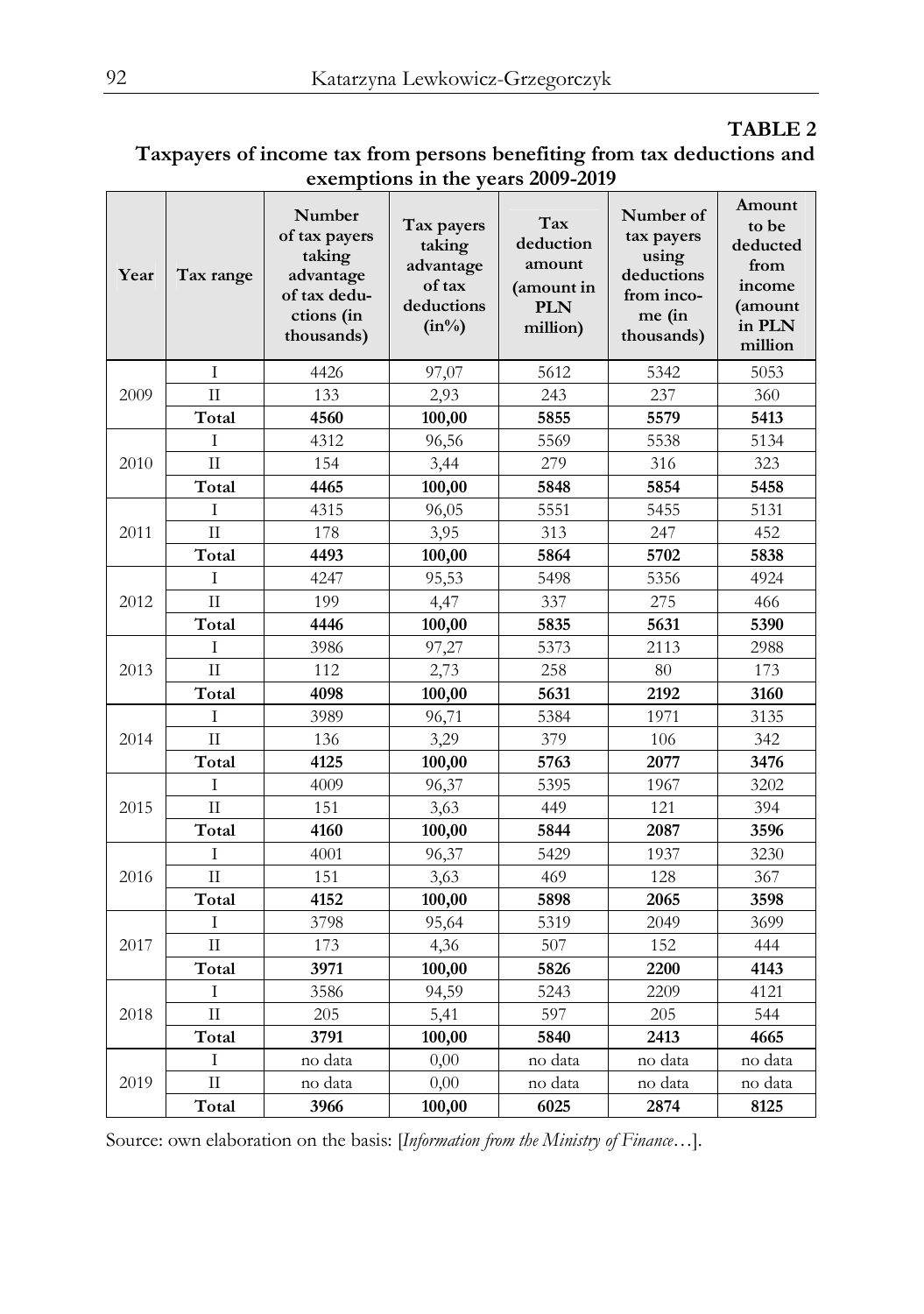It is clear that in the studied period, the percentage of tax payers benefiting from tax deductions in the first tax range amounted to, on average, over 95% and in the second range  $-4.5\%$ . It was observed that in 2013 – in comparison with the previous years – the percentage of tax payers benefiting from tax deductions in the first tax range increased to 97.27%. On the other hand, the percentage of tax payers benefiting from tax deductions in the second tax range decreased to 2.73%. It should be observed that this change for the benefit of the tax payers in the first range was mostly due to the change of the regulations regarding child deductions. Regardless, it is difficult to regard the structure as fair only due to the wide access to deductions and exemptions for the tax payers in the first tax range.

As it was mentioned before, exemptions in the income tax for natural persons usually act conversely in comparison with the progressive tax rates as they mitigate progression. It happens when the wealthy benefit from exemptions more often than others, even though they are aimed at everyone [Małecka-Ziembińska, 2006, p. 8]. One example is the child raising exemption, which one could apply for in the years 2007-2014, by proving an appropriate high level of tax burden. A low amount of tax in the yearly tax return form – in the case of tax payers with low incomes – made it impossible to receive the full amount of the deduction. The tax could be decreased to 0% level and the unspent part of the exemption could not be used in the following year. This situation occurred most often in the case of tax payers with the lowest income, which resulted in the sense of a lack of tax justice and a negative approach to the whole tax system [Ślesicka, 2009, p. 4]. Therefore, this tax deduction could not guarantee that the poorest families would benefit fully from the exemption. Moreover, the existence of this exemption did not improve income redistribution in such a way as to provide the people with lower income with the desired living standards. Another example might be the housing exemption – of a stimulating character – which was in existence in the years 2000-2012, and which was undoubtedly one of the most important tax exemptions. Due to the introduction of this exemption, the budget income was depleted by PLN 21 mld [Lewkowicz-Grzegorczyk, 2019, p. 166]. Housing expenses exemption was the one which during this whole period took the primary position, but in fact, mostly wealthier tax payers benefited from it, which was contradictory to the sense of taxation fairness.

In conclusion, it is worth noticing that the act on the income tax from natural persons in Poland [Act, 1991] allows to benefit from all tax privileges only for the tax payers settling taxes according to general rules. So the tax payers settling taxes according to rules of the lump sum on registered revenues or the tax card, those who chose to settle the non-agricultural business activity according to the 19% linear rate or the farmers who do not settle the income tax from natural persons at all, cannot benefit from the child exemption. Likewise, the R&D exemption does not include tax payers charged according to the simplified rules. Therefore, the binding rules of granting those exemptions can be regarded as unjust.

-

<sup>7</sup> The average from the years 2009-2018.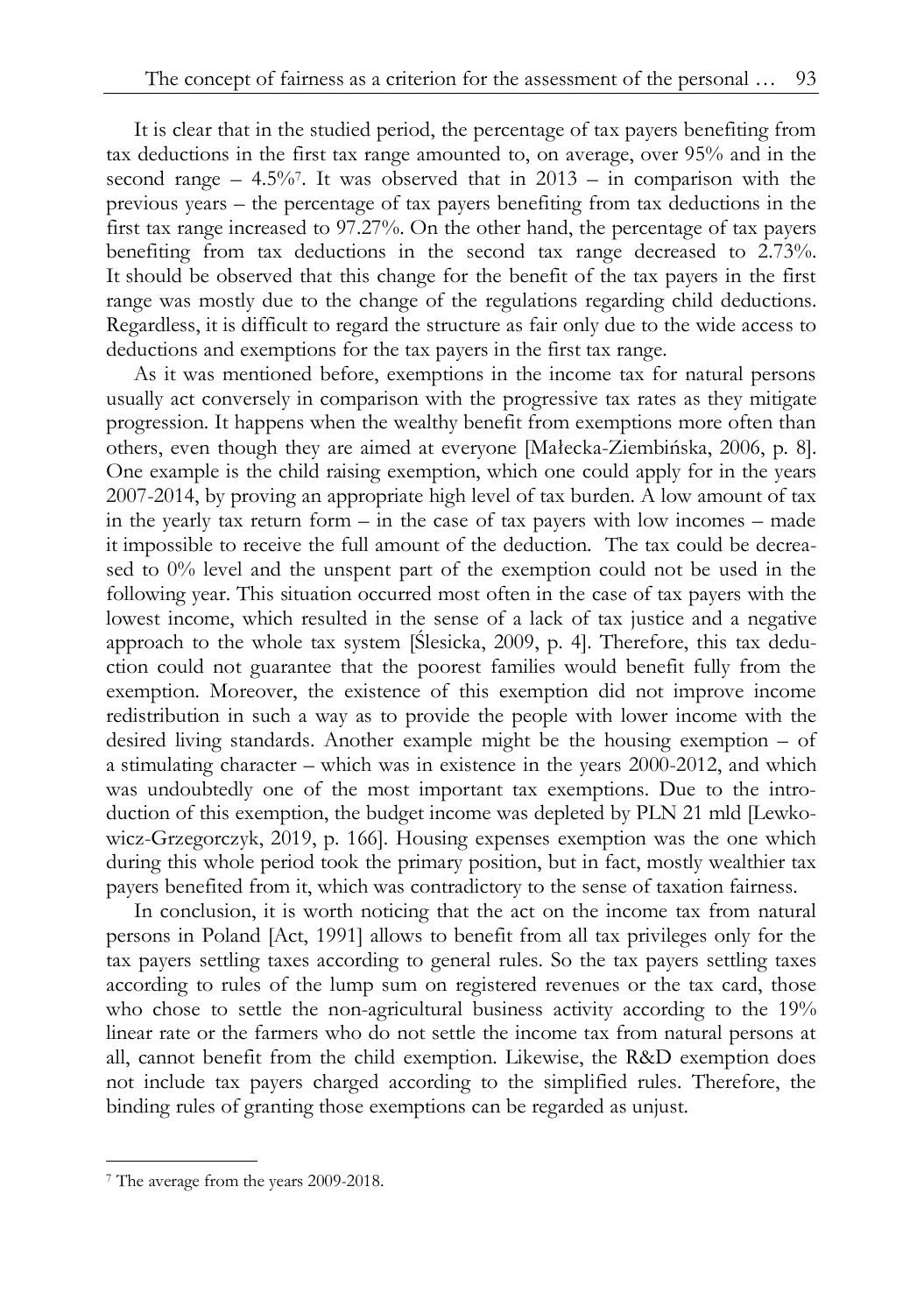### **5. Conclusions**

The conducted considerations lead to believe that the personal income tax in Poland, in terms of fulfilling the taxation fairness principle, possesses both features that are compatible with as well as contradictory to that principle. The personal and direct character of the income tax from natural persons determines its crucial role in the fulfilling the fairness principle. It is disputable whether and how the tax burden should be adjusted to tax capacity. The application of the progressive scale might be regarded – with certain assumptions – as fair, but taking into consideration the lack of the actual tax-free minimum and a relatively high tax rate for people with the lowest income, this structure seems to lose its appeal.

Progressive taxation should enable to charge tax payers with low incomes with lower taxes. Unfortunately, in Poland, despite the valid progression of the income tax from natural persons, the less wealthy tax payers are still burdened with the highest costs of the state maintenance. The current ineffective tax progression of personal incomes results from the fact that in the years 2009-2019, on average 96% of tax payers were in the first range of the tax scale. This means that everyone in that group was charged with the same rate of taxes irrespective of their income. With the current two-tier taxation scale, it is definitely difficult to realise the concept of the fair income taxation.

The conducted analysis also shows that the tax progression in Poland is mitigated as a result of tax deductions and exemptions, especially when wealthier tax payers benefit from them, e.g. in the case of the child exemption in the years 2007- 2014. Therefore, current changes in the structure of the child exemptions should be assessed as positive, i.e. more in line with the sense of the tax fairness.

The introduction of the income criterion and changes in the rules of this deduction seem to be an efficient solution. Thanks to this, its beneficiaries are large families, mainly tax payers in a worse financial situation who need more help from the state. At the same time, it seems that if the legislator made it possible for the tax payers settling taxes according to rules of the lump sum on registered revenues or the tax card to benefit from the child exemption or the R&D exemption, such a solution would be much more just than the current one.

It should be emphasized that creating a tax system that would be fair to everyone is an extremely difficult task, especially when only specific groups of tax payers benefit from any tax reforms – also those in the structure of the personal income tax – at the expense of others. Therefore, the tax changes proposed in the Polish New Deal regarding, among others, the rules of settling healthcare insurance contributions, are not viewed positively by entrepreneurs who will lose most due to those changes.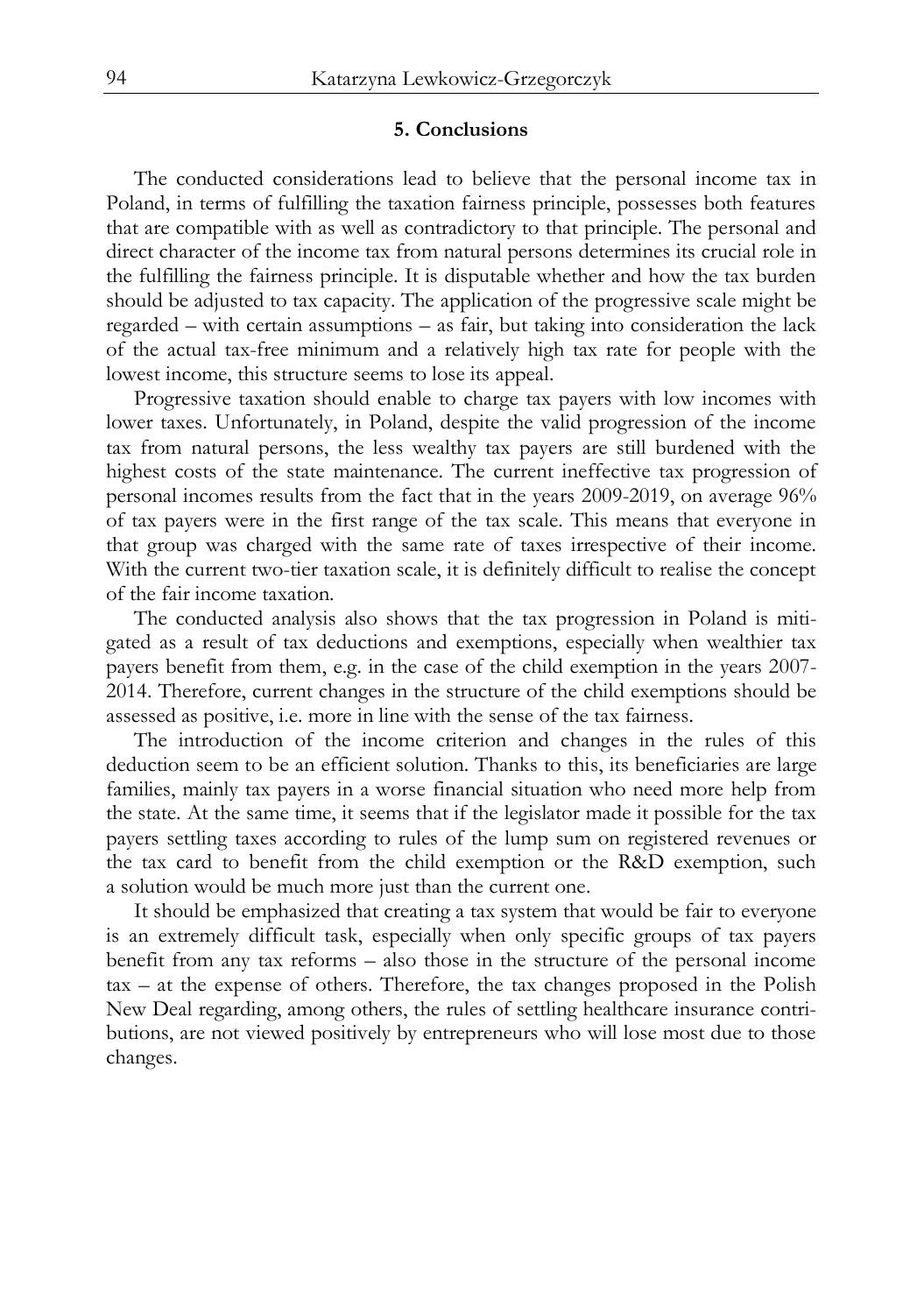### **References**

- Act, 1991, Ustawa z dnia 26 lipca 1991 r. o podatku dochodowym od osób fizycznych (Dz.U. z 2010 r. Nr 51, poz. 307).
- Aksman E., 2010, *Redystrybucja dochodów i jej wpływ na społeczny w Polsce w latach 1995- 2007,* Wydawnictwo Uniwersytetu Warszawskiego, Warszawa.
- Aronson R.J., Lambert P.J., 1994, *Decomposing the Gini coefficient to reveal the vertical, horizontal, and reranking effects of income taxation,* "National Tax Journal", vol. 47(2), pp. 273-294, DOI: 10.1086/NTJ41789068.
- Durczyńska M., 2016, *Zakres ulg w polskim systemie podatkowym*, [w:] *Dylematy reformy systemu podatkowego w Polsce*, Dzwonkowski H., Kulicki J. (red.), Wydawnictwo Sejmowe, Warszawa.
- Dziemianowicz R.I., 2007, *Efektywność systemu opodatkowania rolnictwa*, Wydawnictwo Uniwersytetu w Białymstoku, Białystok.
- Famulska T., 1996, *Sprawiedliwość podatkowa*, "Przegląd Podatkowy" nr 5, s. 3-4.
- Gomułowicz A., 2001, *Zasada sprawiedliwości podatkowej*, Dom Wydawniczy ABC, Warszawa.
- Kiwak W., 2006, *Sprawiedliwość podatków*, [w:] *Etyka a podatki i doradztwo podatkowe*, Ćwikliński H., Kubska-Maciejewska B., Geodecki Z. (red.), Wydawnictwo Wyższej Szkoły w Poznaniu, Poznań.
- Kosikowski C., Ruśkowski E., 2006, *Finanse publiczne i prawo finansowe*, Dom Wydawniczy ABC, Warszawa.
- Kośny M., 2007, *Podatki a dobrobyt społeczny*, Wydawnictwo Akademii Ekonomicznej we Wrocławiu, Wrocław.
- Kośny M., Mazurek E., 2011, *Ocena niesprawiedliwości poziomej w podatku dochodowym od osób fizycznych*, [w:] *Statystyka i ryzyko. Społeczna rola statystyki*, Ostasiewicz W. (red.), Prace Naukowe Uniwersytetu we Wrocławiu, Wrocław.
- Lewkowicz-Grzegorczyk K., 2011, *Realizacja zasady sprawiedliwości na przykładzie*  podatku dochodowego od osób fizycznych, "Optimum. Studia Ekonomiczne", nr 1(49), s. 148-170.
- Lewkowicz-Grzegorczyk K., 2019, *Podatek dochodowy jako instrument redystrybucji dochodów w Polsce*, CeDeWu, Warszawa.
- Małecka-Ziembińska E., 2006, *Podatek dochodowy jako regulator dochodów osób fizycznych w Polsce okresu transformacji ustrojowej*, Wydawnictwo Akademii Ekonomicznej w Poznaniu, Poznań.
- Marusik J., 2018, *Konstytucyjne zasady sprawiedliwości, równości i powszechności opodatkowania a system ulg, zwolnień, odliczeń, kwot wolnych i kosztów w podatku dochodowym*, "Studia BAS", nr 2(54), s. 67-91, DOI.10.31268/StudiaBAS.2018.04.
- Murphy L., Nagel T., 2002, *The myth of ownership*, Oxford University Press, New York.
- Sommer T., 2006, *Czy da się usprawiedliwić podatki? Czyli sposoby usprawiedliwiania podatków w świetle ideologii praw człowieka*, 2S Media Sp. z o.o., Warszawa.
- Szołno-Koguc J., 2016, *Dylematy sprawiedliwości podatkowej równość i powszechność opodatkowania a przywileje podatkowe*, "Studia Ekonomiczne. Zeszyty Naukowe Uniwersytetu Ekonomicznego w Katowicach", nr 294, s. 164-172.